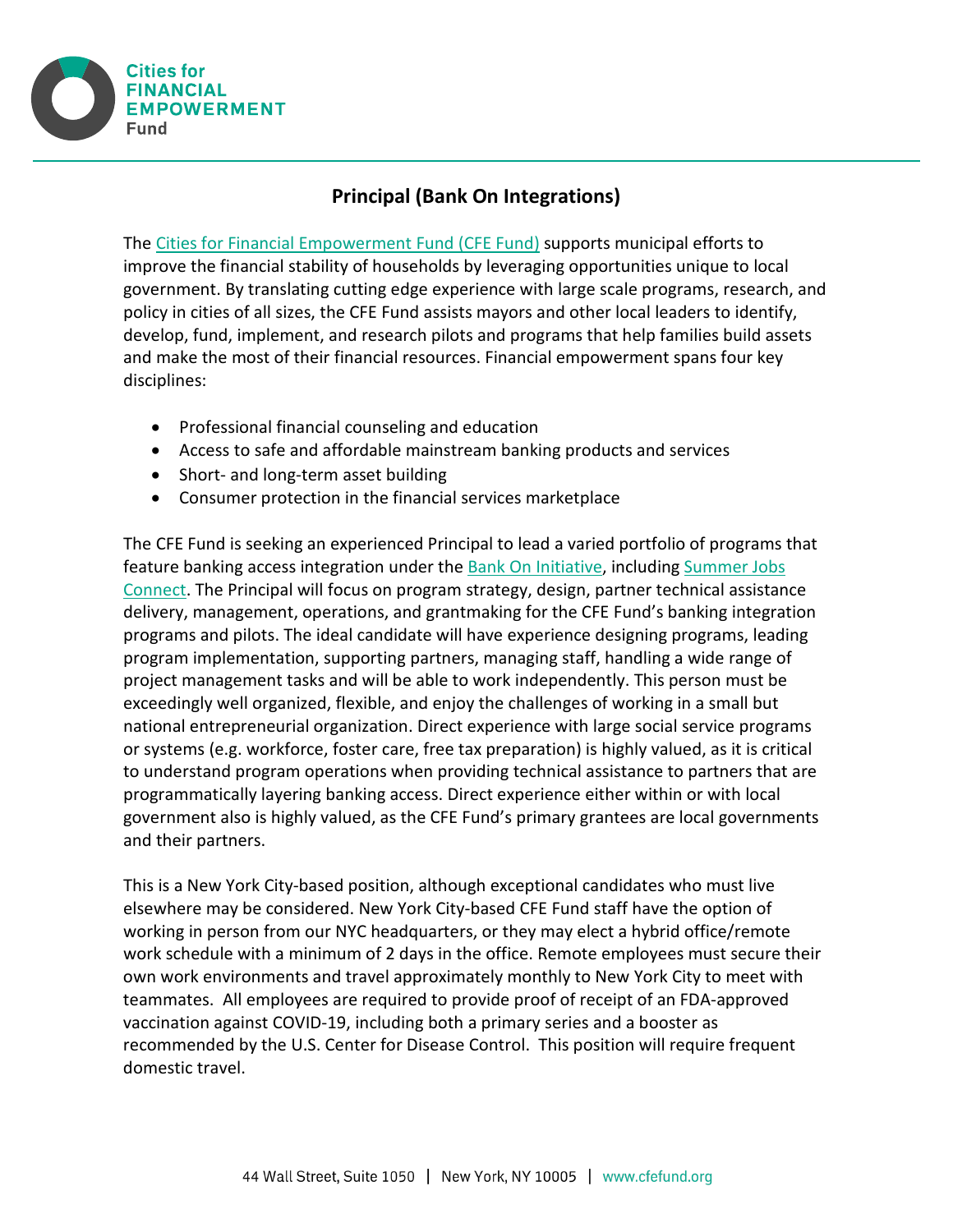## **Primary Responsibilities:**

- Lead the delivery of technical assistance to a portfolio of banking access program integration grantees, including in the Summer Jobs Connect initiative and other banking access integration pilots and programs.
	- o Conduct partner selection and contracting processes in consultation with organizational leadership and with the support of program and contracting staff;
	- o Develop technical assistance tools including training guides, logic models, FAQs, templates, and other resources to support CFE Fund grantees;
	- $\circ$  Deliver technical assistance through trainings, regular phone calls, and annual site visits;
	- $\circ$  Conduct program site visits to grantees, coordinating and leading multi-partner meetings with a range of stakeholders, and providing on-the-ground implementation support and troubleshooting;
	- $\circ$  Conduct analysis of on-the-ground operations, including production of field visit reports and briefings;
	- $\circ$  In conjunction with program and events staff, design and produce learning community events, trainings, webinars, and other meetings;
	- o Develop event agendas including identifying learning objectives, identifying speakers and presenters, and optimizing opportunities for grantees to learn and contribute; and
	- o Document and archive technical assistance requests and responses.
- Support the design of new banking access integration programs and pilot efforts.
	- $\circ$  Identify potential opportunities for banking access program integrations and develop content expertise on [banking integration approaches](https://cfefund.org/wp-content/uploads/2020/09/Three-Steps-of-Banking_Infographic.pdf) and underlying [social service program models;](https://cfefund.org/wp-content/uploads/2016/01/SJC-Touchpoints-Infographic-Feb-2018.pdf)
	- $\circ$  Serve as an expert advisor for Bank On Coalitions across the country and other CFE grantees working on local banking access integration partnerships; and
	- $\circ$  Support the CFE Fund development team and senior leadership in fundraising for new pilots and programs.
- Manage internal and grants administration.
	- o Supervise an Associate who is dedicated to Summer Jobs Connect and any future staff members assigned to banking access program efforts;
	- o Lead program teams, assigning and managing the program related tasks for all team members; and
	- o Work with various internal CFE Fund teams including development, communications, research, finance, and contracts to ensure all programs and grantees are in compliance with and supported by CFE Fund resources.